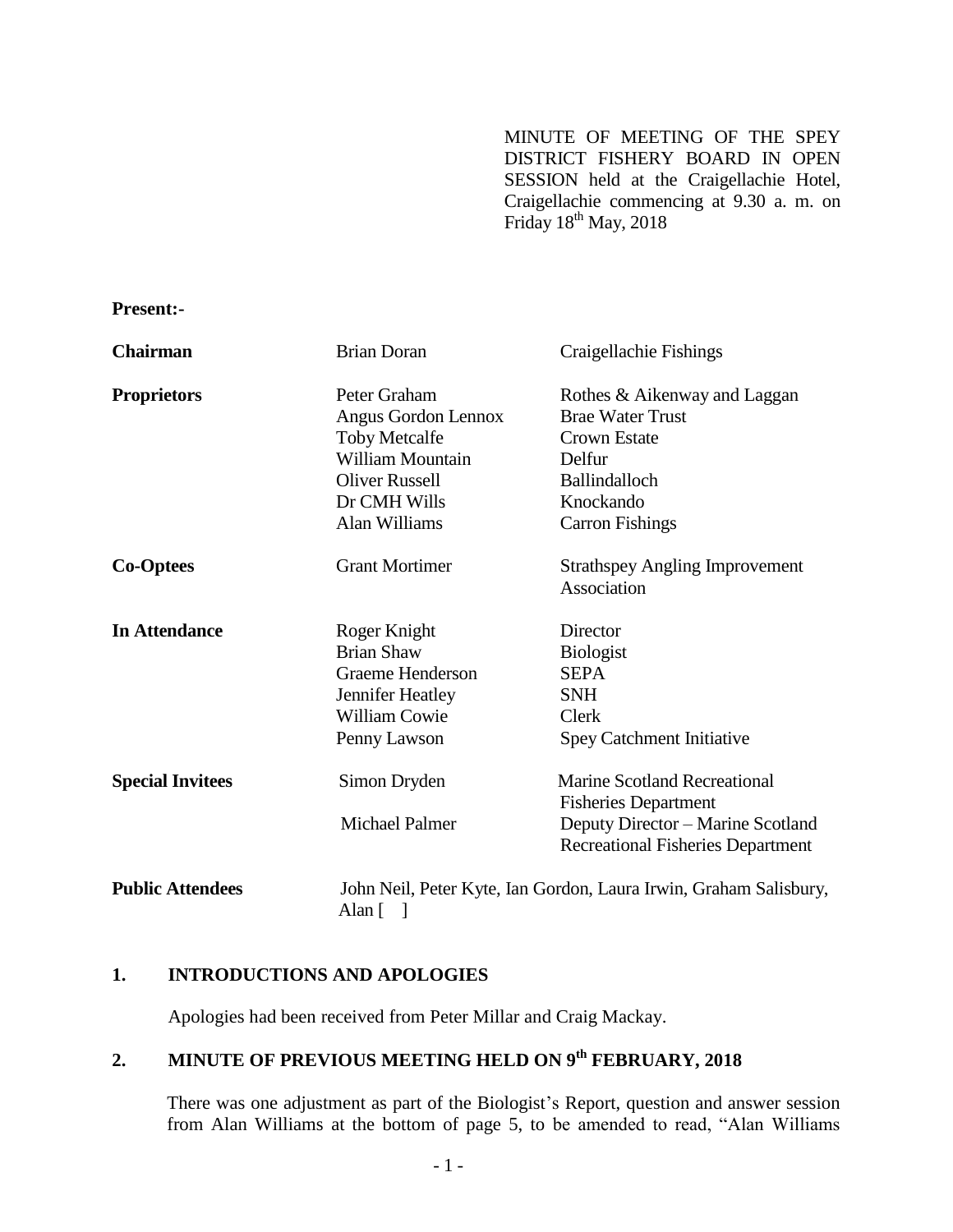commented that there was so much information available on Board/Trust websites and blogs, but precious little from the Scottish Government. So there was no collected and coordinated information and interpretation." Subject to that change there were no issues and the Minute was proposed by Peter Graham and seconded by Toby Metcalfe as an accurate representation of the meeting and adopted.

### **3. MATTERS ARISING FROM PREVIOUS MINUTE**

There were none other than covered on the Agenda.

#### **4. SCOTTISH GOVERNMENT: MARINE SCOTLAND**

The Chairman introduced Michael Palmer and Simon Dryden from Marine Scotland to the meeting and asked them to introduce themselves and provide an outline of their role and how they could assist in providing clarity on the Scottish Government's legislative programme.

Michael Palmer thanked the Board for their invitation and advised that his department dealt with four main areas of direct interest to the Board:-

- Salmon farming
- Legislation
- Conservation
- Fisheries Management planning

More generally, it dealt with aquaculture, recreational fisheries, the Crown Estate, EMFF and Europe. It therefore oversaw all policies within the Marine Sector and other fisheries, as well as aquaculture and recreational fisheries. Simon Dryden focused on recreational fisheries only. In response to enquiry, he confirmed that the department was there to regulate and improve the regime to report back to Scottish Ministers and to advise Ministers on strategic policies and how to deliver Scottish Government key goals. They also had a listening and consultative role.

Turning to particular topics of interest currently:-

4.1 Aquaculture

It was noted that the current enquiry was a Parliamentary enquiry rather than a Government enquiry and a report would be issued from the Parliamentary Group for a Government response.

The enquiry had now taken evidence which had been wide-ranging and covered potential impacts. The Government has stated that they welcomed the enquiry and endorsed the overall conclusion that the *status quo* was not acceptable. This, however, was not to say that the Government were not supportive of the industry aspiration to double the value of the industry by 2030, but the emphasis would be on value rather than volume and bringing sustainability to communities in remote areas. It was noted that Scotland was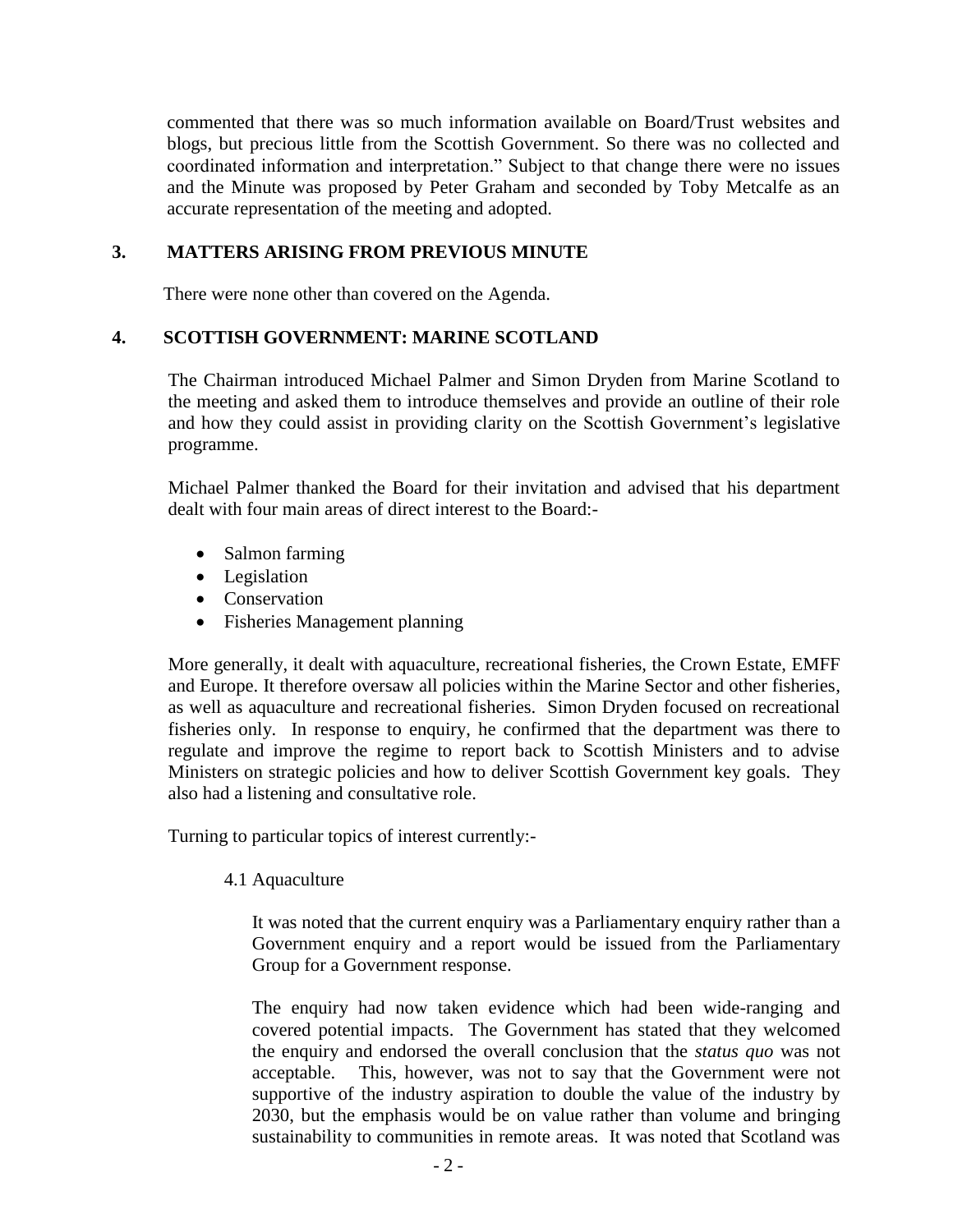the third biggest salmon producer worldwide but there must be a balance between the wish to sustain employment against environmental impacts; any growth must be sustainable.

The Enquiry had particularly addressed the sea lice issue on a scientific basis and in particular it had been noted that the risk had varied from one place to the next. Further work was required, including monitoring which needed systematic improvement. It was clearly recognised that the industry needed to improve transparency and this had been accepted. There was a start to publishing sea lice data but there was a need to go further with better information provided. It was also noted that mortality levels were too high and more transparency and publication was required on these to make data much more readily available. It was anticipated that the final Enquiry Report would focus on some of these areas and would embrace the precautionary principle.

Connected to this, but distinct, was the Farmed Fish Health Framework which was to be published the following week. This would incorporate a 10-year framework and would look at climate change and sea lice issues, amongst others.

In addition, an independent expert group was to be set up to look at the interaction between wild and farmed salmon to drill down to a consensus on objective science. This will provide informed evidence to improve the way the regulators consider planning applications. This group would be independent of Government and will involve participation from the aquaculture industry and wild fisheries.

Mr Palmer then invited questions.

- Q. In response to enquiry from the Chairman as to whether the Government had the infrastructure and funding to carry out the necessary monitoring.
- A. He advised that this would not be led by Government as they did not have sufficient resources to devote to the monitoring. It would be carried out by the industry at their cost, but would be policed by a Government Agency such as SEPA. The final determination on how this would work was a matter for the parliamentary enquiry.
- Q. Peter Graham was pleased to see progress was being made at last, but would like to remind the Government through the representatives present that there had been a large amount of historic research carried out by the likes of the Spey Board's Director's predecessor, Dr James Butler, and that this resource should not be overlooked.
- A. In response, Mike Palmer confirmed that he would absolutely ensure that Marine Scotland's scientists were on top of all available science.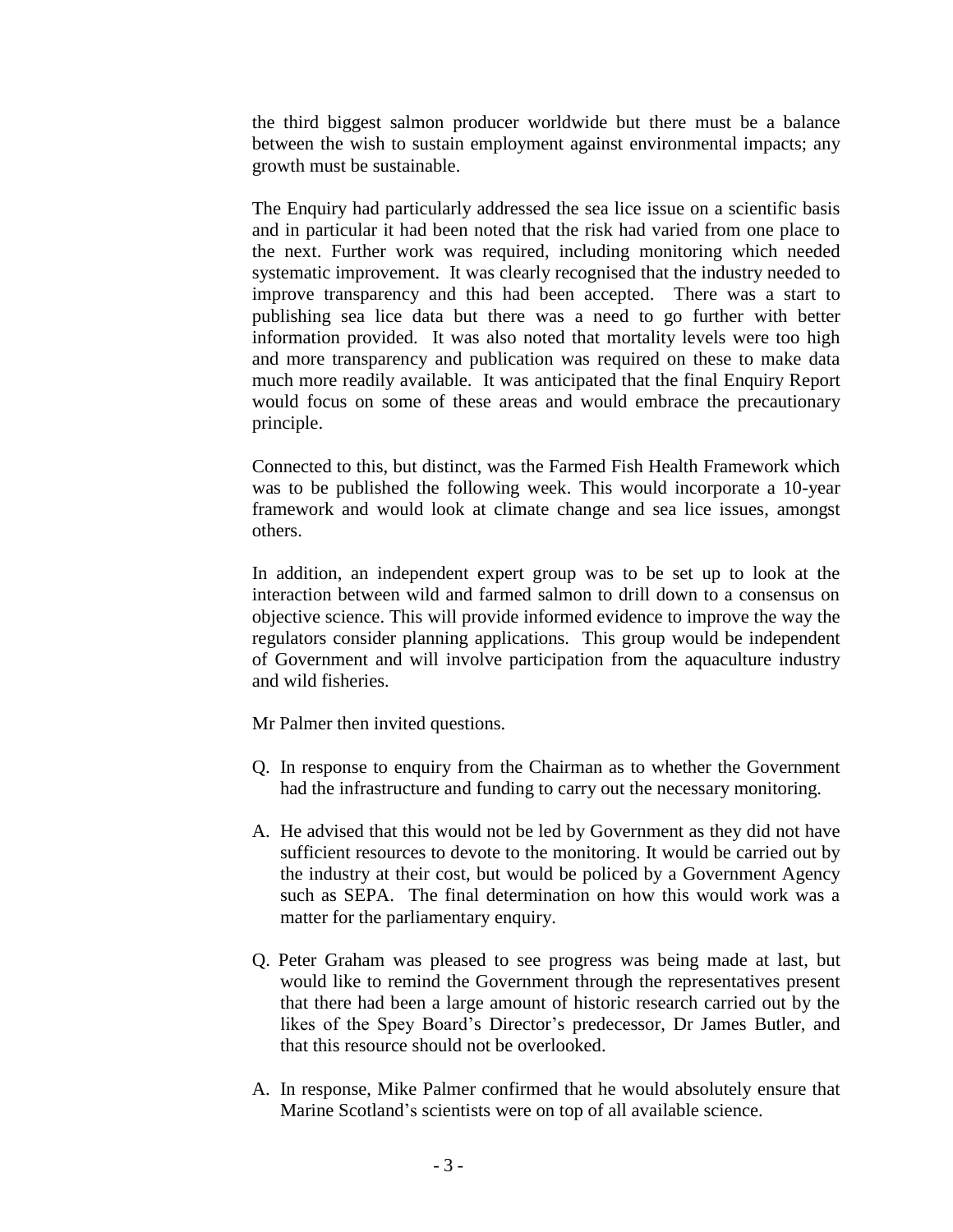- Q. Peter Graham also indicated that it was only recently that an improved atmosphere had been created between the salmon farming industry and the Wild Fisheries sector and he was anxious that this be maintained.
- A This was acknowledged by Mike Palmer who confirmed that there had been a change in attitude from the salmon farming industry and the whole area was moving in the correct direction. The industry were also open to expanding transparency.
- Q. Angus Gordon Lennox noted that the figures for income generation to Scotland by the salmon farming industry were significant and that there was a move to double these by 2030, but he would like to know what level of employment was actually provided for the rural communities affected.
- A. In response, Mike Palmer indicated that the industry supported approximately 12,000 people throughout Scotland, including processing staff and amongst the big operators in the West of Scotland, between them they employed approximately 2,000 to 3,000 in total, locally.
- Q. Toby Metcalfe asked what would be the result if the industry did not comply with requirements to publish data and operate in an environmentally suitable manner.
- A. In response, it was made clear that if an operator could not demonstrate that the activity was not having a deleterious effect on the local environment, an operating licence would not be renewed. SEPA would be governing the issue of operating licences and would be independent.
- Q. Toby Metcalfe enquired whether this was the same for current operations.
- A. Mike Palmer confirmed that if there was unreasonable activity then licences would be revoked.
- Q. Toby Metcalfe felt that the Scottish Government should be making additional funds available to Local Authorities to provide expert advice on planning applications for new fish farms, so that the planning authorities had advice available to them which would currently be outwith their normal expertise.
- A. Mike Palmer confirmed that this had been raised at the enquiry and one aspect would be a review of the whole consent process.
- Q. Peter Graham enquired whether there would be a compulsory process to reapply for licences on a 5 year rolling period.
- A. Mike Palmer advised that at present the planning process was a one-off process, but the intention would be to get to a position of proper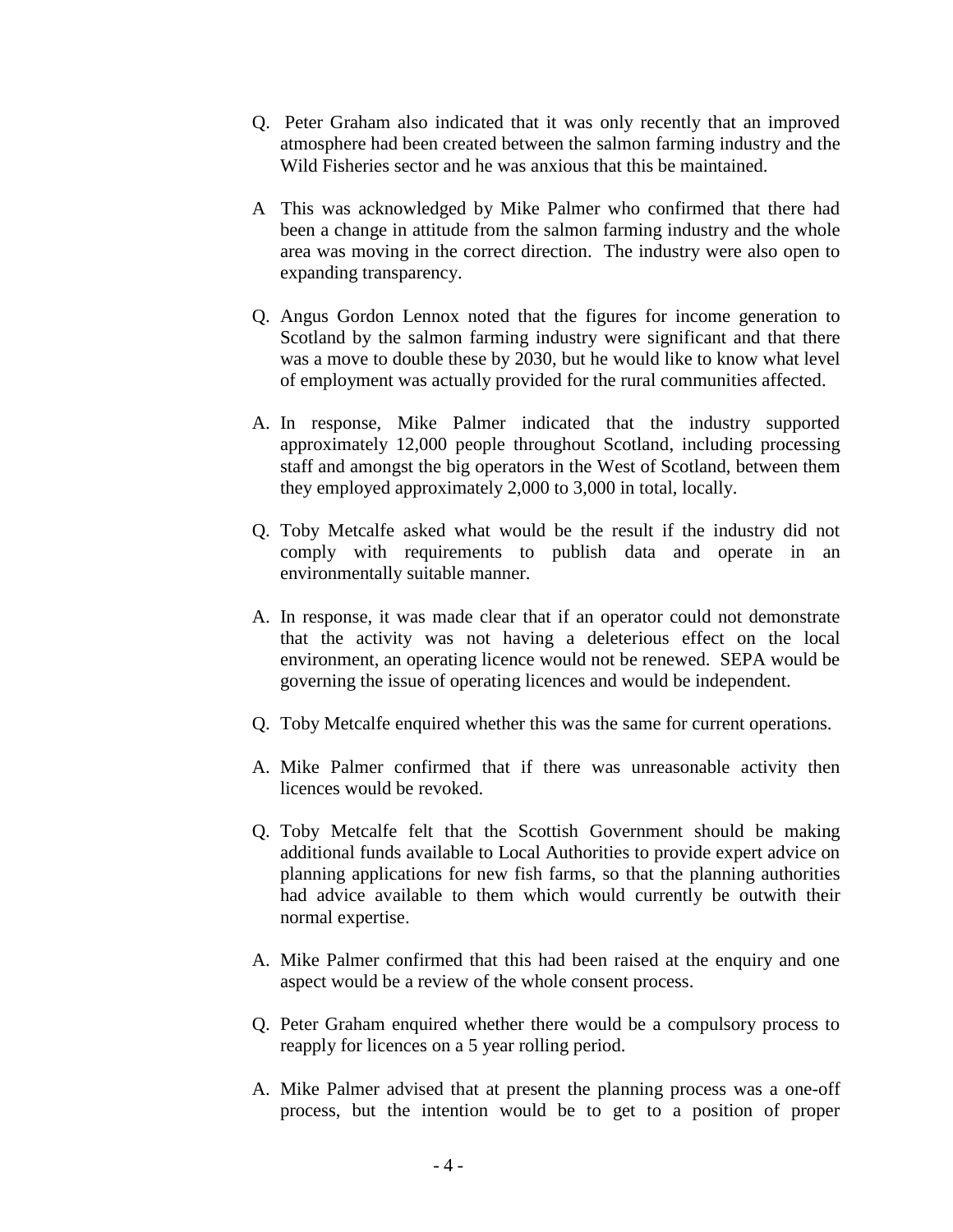monitoring and adaptive monitoring, which may result in a time limited planning application system.

- Q. Alan Williams had noted that there had been revocations of licences in Norway and asked whether the Scottish Government were looking at precedents elsewhere?
- A. In response, Mike Palmer advised that Norway dealt with matters slightly differently, as all licences were centrally administered via a traffic light process. One of the areas that was being looked at as part of the review of planning would be the introduction of something similar.

In Summary, Brian Doran also highlighted the need for there to be some enforcement powers in the regulation model and this was accepted.

4.2 Legislation

Mike Palmer introduced Simon Dryden to present the current position on the legislative framework.

Simon reminded Board Members that the Government had been on somewhat of a journey with regard to the legislation of the management of Fishery Boards and this had been as a result of the healthy and productive consultation with Boards.

There was still potential for legislation in due course, but it would be clear in September whether there would be parliamentary time in the programme for 2018/2019 or 2019/2020 for this. If it did proceed, the general areas for consideration were as follows:-

- Modernising of language and tidying-up existing legislation.
- Investigation of possible alternative corporate structures for Boards, such as becoming Limited Companies.
- Discussions surrounding the current uniform levy rates and whether these were discouraging mergers.
- Enhancement of Bailiff powers.
- Improvement of Fishery Management Plan Systems.
- Wild Fisheries Strategy.
- Further consultation.

He then invited questions.

- Q. Peter Graham asked what benefit did moving away from uniform levy rates provide?
- A. Simon Dryden indicated that this could encourage mergers between different rivers where the levy could be different on both.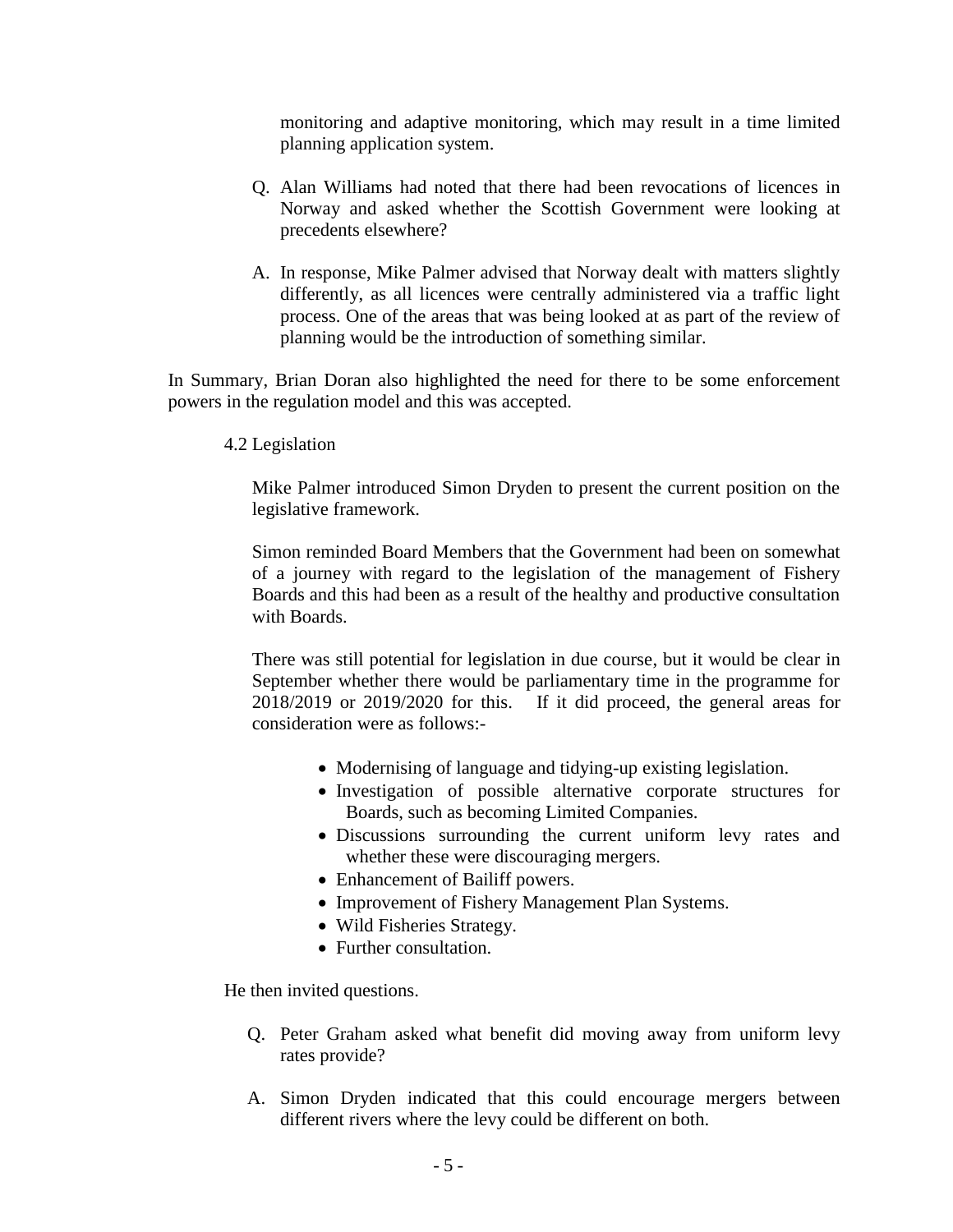Peter Graham advised that what the Boards would be looking for was a system where Boards could decide on the levy, rather than relying on a Regional Assessor, so as to avoid the rates appeal situation. Alan Williams concurred that, whilst moving away from uniform levies may be beneficial to mergers, what really concerned the Board was the methodology of determining the assessment.

- Q. Angus Gordon Lennox enquired whether there would be Fishery Management Plans for the aquaculture industry.
- A. In response, Michael Palmer advised that they did not have that as a proposal, but they were regulated in a different way and subject to a fairly stringent regime through SEPA, which recognised adaptive management principles.

 Board Members felt, however, that if there was an intention to bring in Fishery Management Plans for wild fisheries, then this should be an option to consider for the aquaculture industry too.

- A. Mike Palmer agreed to take that thought away.
- 4.3 Fishery Management Planning

Simon Dryden advised that they were looking at 12 high level pressures which impacted on salmon and were looking for a consistent approach across all Boards, evaluated in the same way and using the same tool. The management plan must be efficient at local level and deliver local benefit, but through a consistent approach that would also inform National Government, enabling the Scottish Government to prioritise support where necessary.

He advised that the prototype tool would be available for trial for 5 Boards within the next month. It was to be populated with information and data from Marine Scotland Science and would allow Boards to question the summary analysis.

Roger Knight enquired whether it was known which 5 Boards would be included in the trial and in response, Simon Dryden advised that it was not yet determined because there required to be a mix of economic and geographical spread.

The 12 high level pressures on salmon were:-

- Exploitation
- Predation
- Fish health
- Genetic integrity
- Invasive species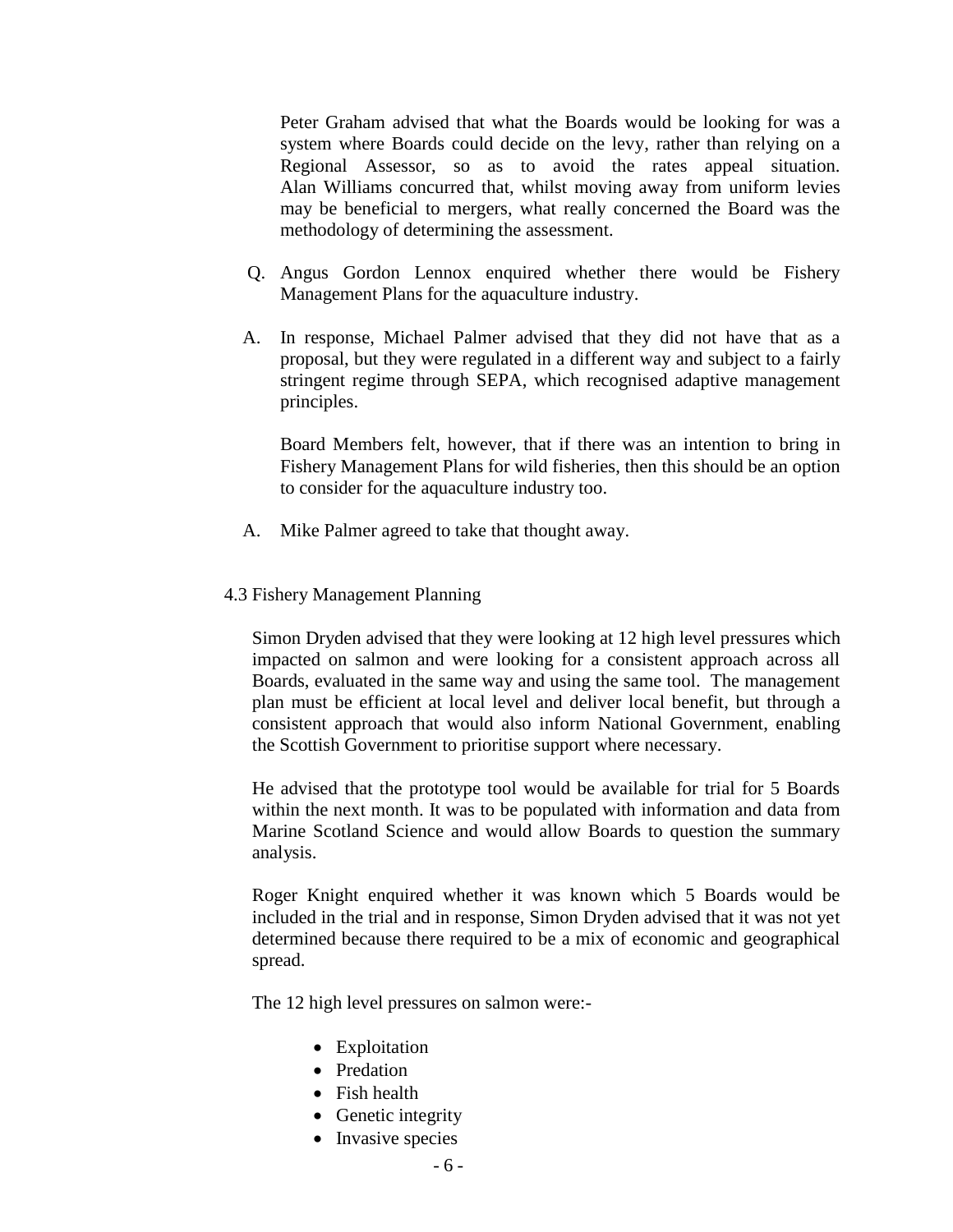- Habitat water quality
- Habitat water quantity
- Habitat thermal environment
- Habitat riparian environment
- Barriers
- Coastal
- Migration

In designing the tool for the Management Plan, he extolled the example of the sawbill licence national coordination model for consistency.

He then invited questions:-

- Q. Peter Graham advised that the earlier draft tool had been very difficult to use and asked if Simon Dryden was confident that the new prototype was improved.
- A. In response, Simon Dryden confirmed that there had been considerable improvement, but they would need input from those involved in the trial to further improve the prototype.
- Q. Alan Williams was concerned that this sort of labour intensive tool would be acceptable to the big Boards who had the resources, but he had serious doubts that the smaller Boards would have anything like the resources to enable them to fully complete the necessary plans. His view was that the tool should be limited to the larger 11 rivers which represented 90% of the catch nationwide.

Peter Graham also felt that the involvement of distilleries on rivers should be included to show the impact they might have.

- A. Simon Dryden indicated that they were looking for a proportionate and measured approach to each of the 12 pressures. The management tool was not designed to be a trap, but more as a help to Boards and to National Policy.
- Q. Peter Graham also felt that the pressures acting on salmon should include a number 13 which would be finance and resource.

With regard to predation, Roger Knight did have concerns about the operation of the tool given the Scottish Government's seal management policy, which the Board had struggled with. It had been noted the quota had been consistently reduced, despite counts at Findhorn in particular showing a huge increase in seal numbers and licences were now next to zero. There must, in his view, be a balance between the protection afforded to seals and that provided to Atlantic salmon, particularly given the SAC status of the river. The system of seal licencing was not fit for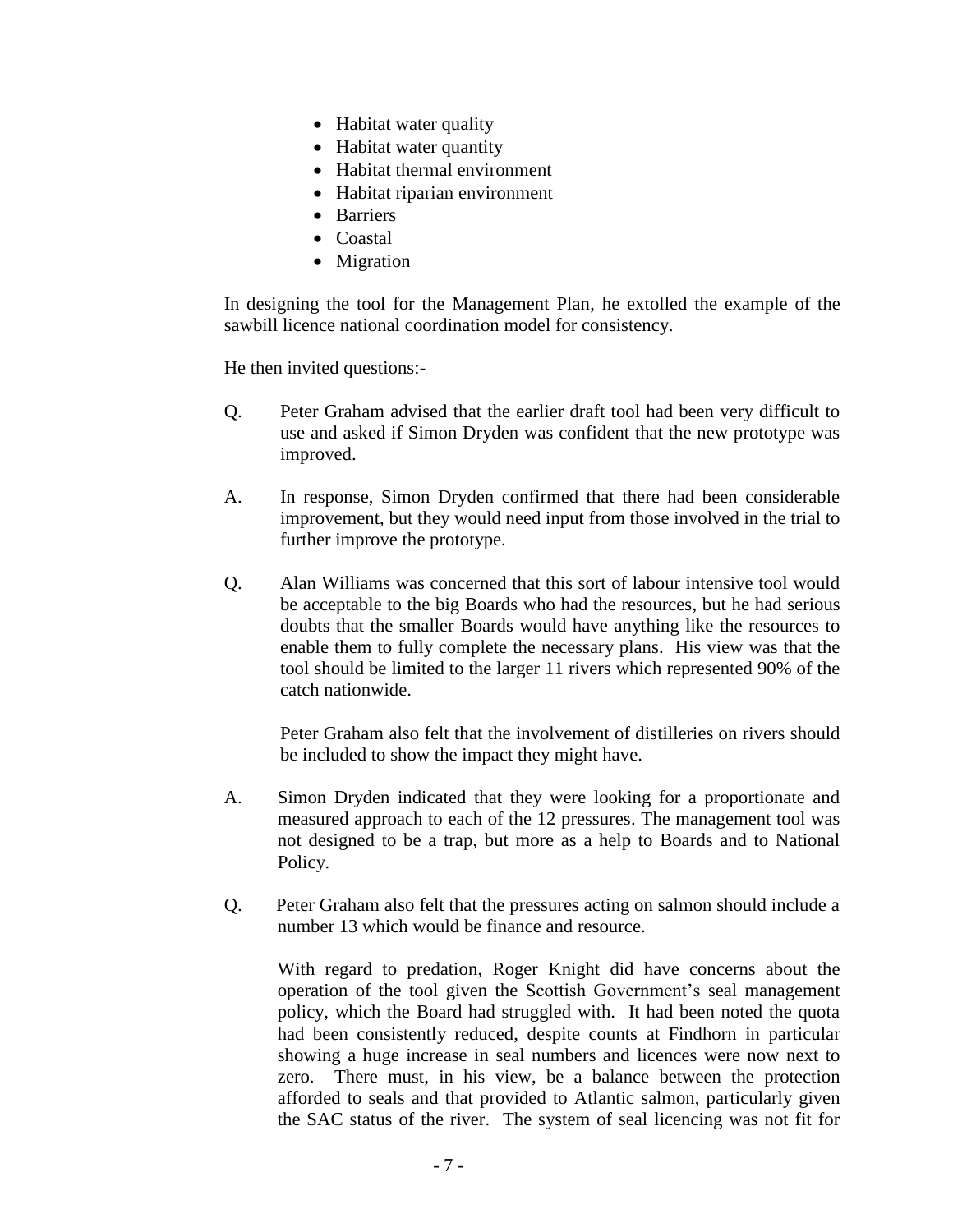purpose in his experience and there was concern that the new Fisheries Management Plan would not address this.

- A. In response, Simon Dryden indicated that he had worked with the Dee on the control of seals there, which had resulted in a licence to remove two Common seals, one male and one female. It was noted that one of them was to be removed and taken to Orkney and the process involved, from a bureaucratic and practical point of view, was extremely cumbersome. There had to be a better way of dealing with matters, but this would be against the background that Scotland had global significance for its seal populations and it was therefore unlikely that there would be a major change in the current arrangements.
- A. Mike Palmer confirmed that the government were aware of the conflict between the two protected species and the position was dynamic and in play. Roger Knight again stressed the Board's request for a compromise between the two competing interests and in particular, for the Board to be able to manage rogue elements within the river. He also would like to know how much additional data would be collected within the Fisheries Management Plan before action would be taken and asked that a pragmatic management approach to this be taken.

Brian Shaw noted that there was going to be a predation working group established which would focus on predation throughout the year and not simply in the limited time-frame within which licences had been currently granted. He requested that he be allowed to have input into that. This was noted.

In addition, Simon Dryden noted the work on the "Missing Salmon Project" which would involve six rivers working in conjunction with the Atlantic Salmon Trust.

4.4 Conservation model

Simon Dryden advised that they currently had an adult model, but were looking to introduce a juvenile model. This would be a complex model to predict juvenile density numbers in a given catchment. It would involve 27 regions across Scotland and a methodology for electro-fishing had been agreed for the summer. He reported that Brian Shaw was very engaged in the process and influential in the design of the sites to suit juvenile populations. These sites that were targeted were between order 2 and order 4 streams and currently excluded order 5 streams, because of the ability nationally to organise electro-fishing within them. They were, however, looking at including order 5 streams, possibly in the following year and to associate with that the collection of genetic data.

The juvenile model would complement the existing adult model and with both, there should be more confidence on numbers. He advised that with the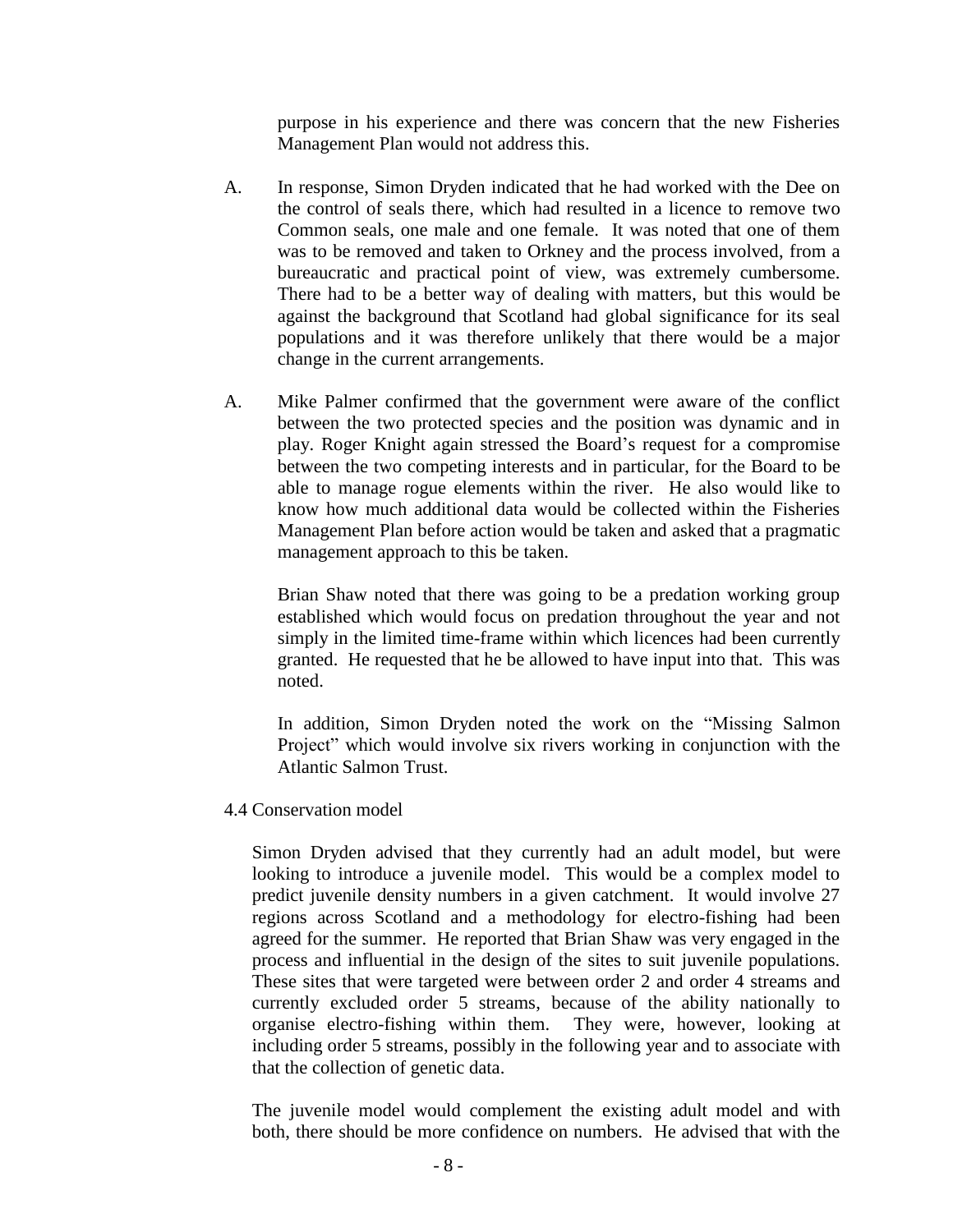adult model, there would be a review to see how this could be improved, which would be an ongoing process.

- Q. Brian Shaw enquired whether there was any intention to move away from the Category 3 definitions of rivers in the conservation model, which appeared to stigmatise those rivers categorised as such.
- A. Simon Dryden indicated that it would be difficult to achieve a change of categorisation and indeed it was likely that there may be further Category 3 designations.
- Q. Angus Gordon Lennox stressed that the Scottish Government had accepted there were problems with the model and that as a result, it was questionable whether the continuation of the categorisation was fair.
- A. In response, Simon Dryden indicated that they were required to introduce the categorisation model or otherwise be sanctioned and were therefore correct to do so, but there would be continuing development and improvement of the scheme.

Alan Williams felt that there should be an international standard adopted if possible.

- Q. Brian Shaw advised that the Board's concern was that densities in order 2 and 4 streams may not reflect the same as order 5 and 6, as there were larger areas of the spawning catchment which were order 5 and 6 in the Spey compared to smaller rivers. As a result, Brian Shaw was anxious that the Board were not to be unfairly penalised.
- A. Mike Palmer confirmed that the model was moving forward and was being adjusted all the time. It was recognised it would have to be robust.

Peter Graham recommended that it would be a good idea to show percentages in each of the various orders to differentiate the big rivers from the small ones which, if it was accepted, should help.

Simon Dryden was optimistic that the model would end-up being a useful tool and would result in a like-for-like comparison between rivers in due course.

The Chairman expressed thanks to both Simon Dryden and Mike Palmer and noted that generally the direction of travel was positive and encouraging. However, particularly on matters of predation and regulating aquaculture, courageous action must be taken by Marine Scotland against a background of declining fish catches.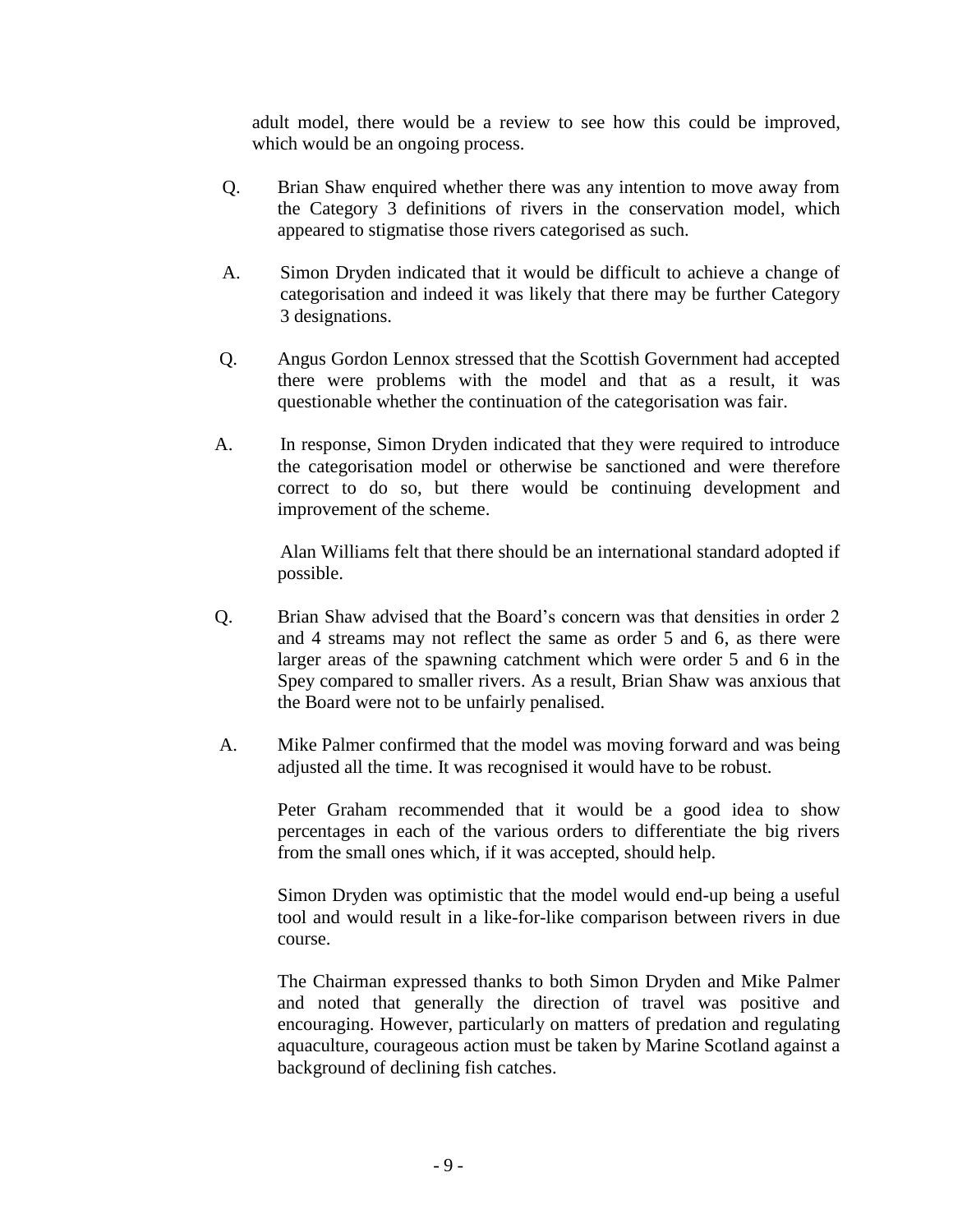#### **5. DIRECTOR'S REPORT**

The Director had circulated his written report which was appended to the Minute and introduced Penny Lawson, who had been recruited for the Spey Catchment Initiative. He then presented a slide show on the current work in progress with the Catchment Initiative and there were no other specific questions on the Director's Report to raise.

### **6. SPEY SCIENTIFIC REPORT**

The Minutes of the first Spey Scientific Committee meeting had been circulated and Peter Graham introduced these to the Board. Copies of the Minutes were appended to the Minutes of the Meeting, but the following particular points arose:-

- 6.1 Peter Graham sought approval from the Board to use reserve funds from the Wills Trust grant to undertake a further year of genetic testing above Spey Dam and this was agreed by all Board members.
- 6.2 Peter Graham advised that they were conducting a review of electro-fishing and externally it had been noted that the Spey was held up as Gold Standard in terms of method. The Committee had recommended continuing with the current electro-fishing cycle and this was agreed by all Board Members present. He then invited questions.
- Q. William Mountain asked how he was anticipating measuring the success of the Committee against achievements.
- A. Peter Graham replied that this was a good point and they would consider this further and revert.
- Q. Angus Gordon Lennox would like to know if consideration was being given to using the historic smolt run data and whether this was something from which the Scientific Committee could extrapolate.
- A. Peter Graham advised that further analysis of data would be put to the Committee at its next meeting, but it may take some time to review and report this if there was a requirement to go back over a lengthy period.
- 6.3 Atlantic Salmon Trust "Missing Salmon Project"

Peter Graham advised that the Committee were looking for support from the Board for this. They would like the authority to approach proprietors to fund a smolt run investigation with tags at a cost of approximately £30,000. There had been various suggestions on how to raise money and the Committee simply wanted the approval of the Board to approach proprietors.

Alan Williams enquired what the weight of the tags were before he gave his approval and Brian Shaw advised that they were similar to those used on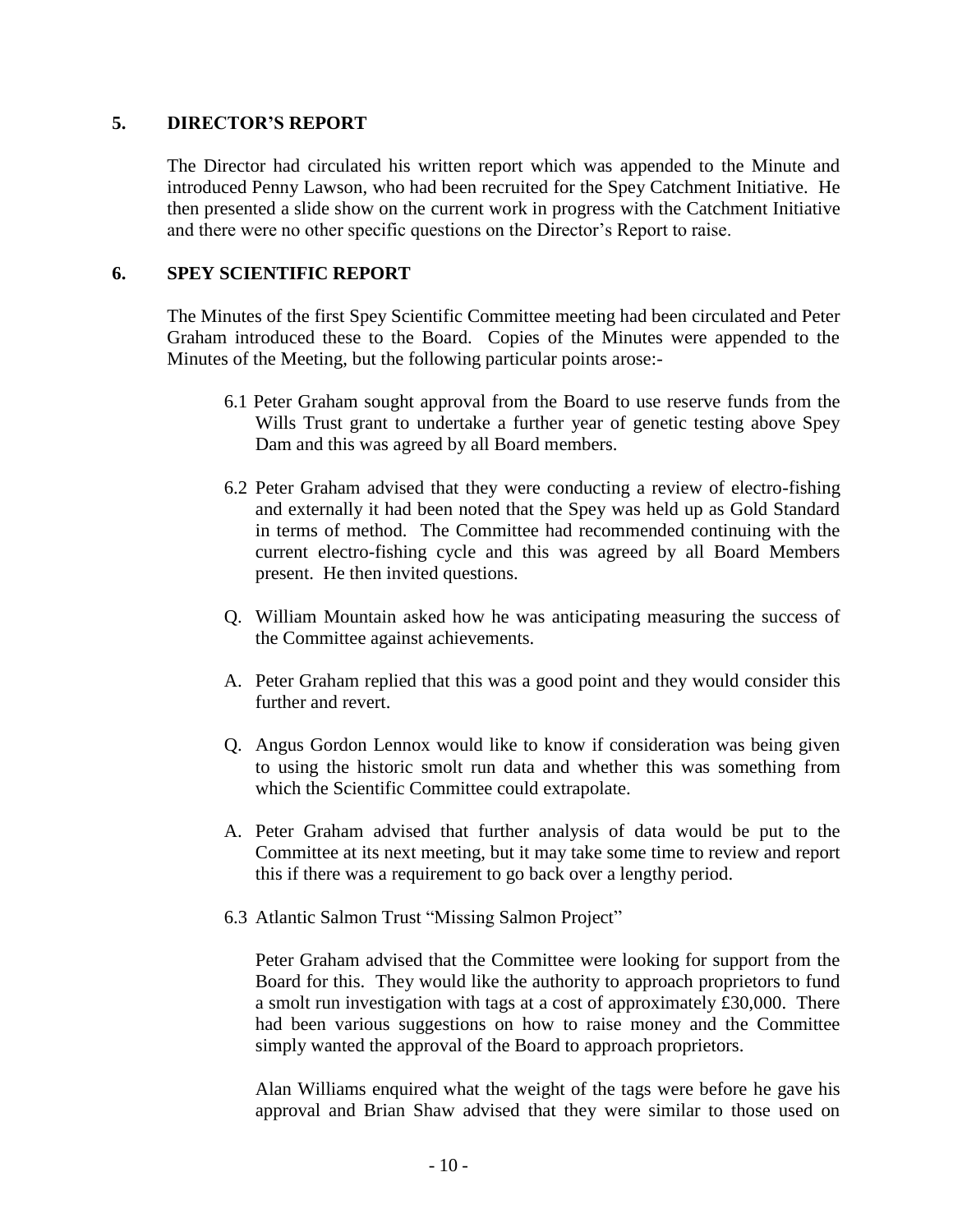other rivers. Alan still felt that it was important to know what the survival risk was when using those tags.

Toby Metcalfe also asked to be reassured that the study had additional merit beyond the scientific basis and that it offered added value.

Brain Shaw confirmed that it would, in his opinion.

An enquiry was also raised as to how far out to sea the tags could respond and, given that this was to involve the marine environment, had there been an exploration of external funding for this element.

Toby Metcalfe agreed that in general terms it was particularly important to have the information on the marine environment and this would be vitally important to defend Scottish Atlantic salmon interests in the future. Simon Dryden also indicated that there would be support from Marine Scotland in terms of data analysis.

The majority of the Board approved the approach to proprietors, but with Alan Williams demurring on the grounds of potential harm to tagged salmon.

6.4 Data request

Peter Graham made a final request to all proprietors with a long association on the Spey to look out any historic data they may have from fishing records over many years and to pass them to the research team for copying and archiving.

### **7 BIOLOGIST'S REPORT**

The Biologist's Report was as per the Minute attached to the meeting and after circulated it, the Biologist invited questions.

Peter Graham's real concern was regarding the Armadale project and, in particular the small numbers of fish involved and the 20% mortality rate during catching, which was a major concern. He asked how Brian would comment generally.

Brian indicated that on the whole, the report was generally good, with some interesting genetic information.

Simon Dryden was able to summarise the report from the Government's point of view. He did not think that the project had started too late and external acoustic tagging and detection rate was very good. The project had provided comparison for historic data and indicated that 90% of salmon travel within 125 kilometres from the point of exit, which was very important for netting reviews.